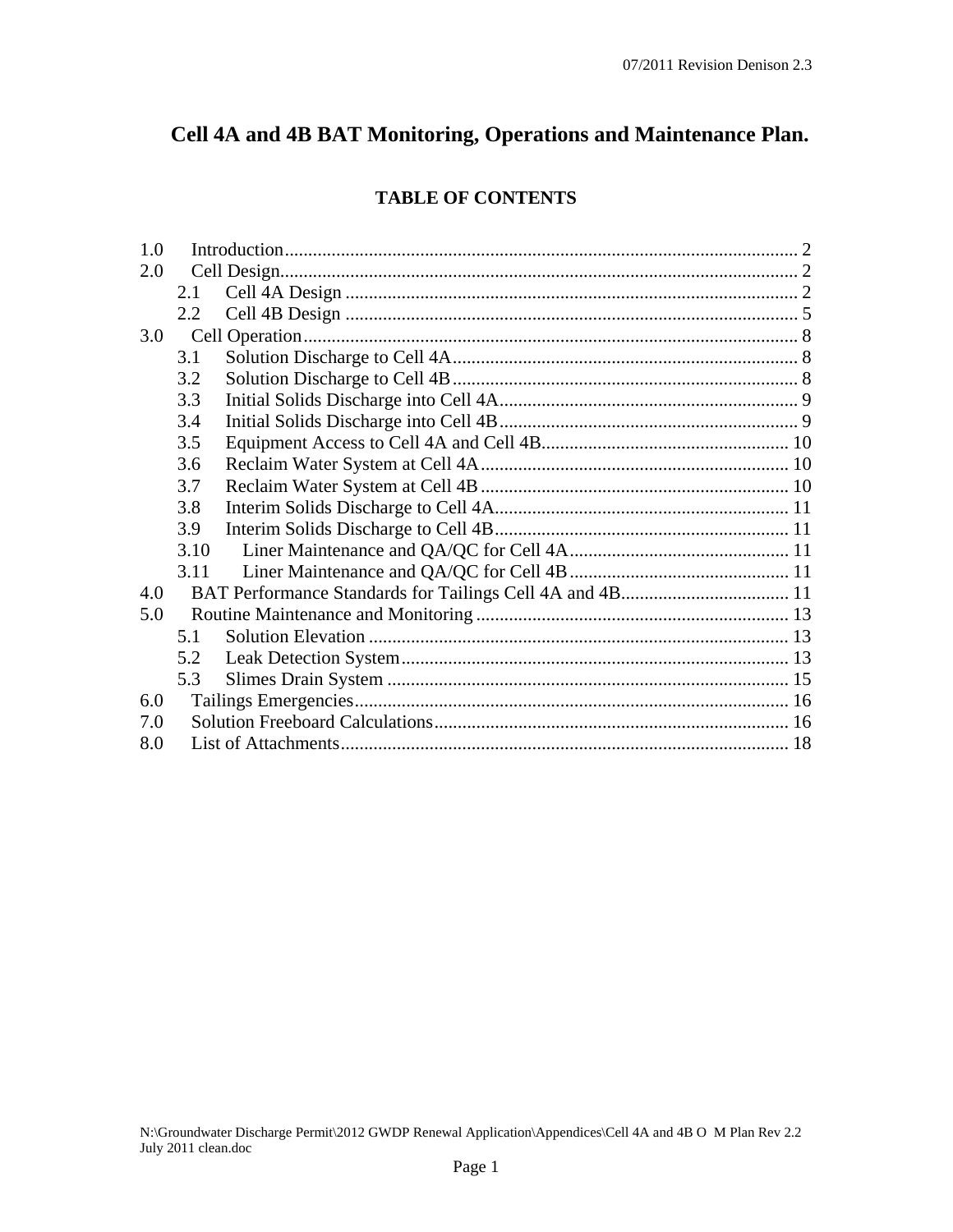## **1.0 Introduction**

Construction of Cell 4A was authorized by the Utah Department of Environmental Quality, Division of Radiation Control ("DRC) on June 25, 2007. The construction authorization provided that Cell 4A shall not be in operation until after a BAT Monitoring, Operations and Maintenance Plan is submitted for Executive Secretary review and approval. The Plan shall include requirements in Part I.F.3 of the Groundwater Discharge Permit No. UGW370004 ("GWDP") and fulfill the requirements of Parts I.D.6, I.E.8, and I.F.9 of the GWDP.

Construction of Cell 4B was authorized by DRC on June 21, 2010. The construction authorization provided that Cell 4B shall not be in operation until after a BAT Monitoring, Operations and Maintenance Plan is submitted for Executive Secretary review and approval. The Plan shall include requirements in Part I.F.3 of the GWDP and fulfill the requirements of Parts I.D.12, I.E.12, and I.F.9 of the GWDP

# **2.0 Cell Design**

## 2.1 Cell 4A Design

Tailings Cell 4A consists of the following major elements:

- a) Dikes consisting of earthen embankments of compacted soil, constructed between 1989-1990, and composed of four dikes, each including a 15-foot wide road at the top (minimum). On the north, east, and south margins these dikes have slopes of 3H to 1V. The west dike has an interior slope of 2H to 1V. Width of these dikes varies; each has a minimum crest width of at least 15 feet to support an access road. Base width also varies from 89-feet on the east dike (with no exterior embankment), to 211-feet at the west dike.
- b) Foundation including subgrade soils over bedrock materials. Foundation preparation included excavation and removal of contaminated soils, compaction of imported soils to a maximum dry density of 90%. Floor of Cell 4A has an average slope of 1% that grades from the northeast to the southwest corners.
- c) Tailings Capacity the floor and inside slopes of Cell 4A encompass about 40 acres and have a maximum capacity of about 1.6 million cubic yards of tailings material storage (as measured below the required 3-foot freeboard).
- d) Liner and Leak Detection Systems including the following layers, in descending order:
	- 1) Primary Flexible Membrane Liner (FML) consisting of impermeable 60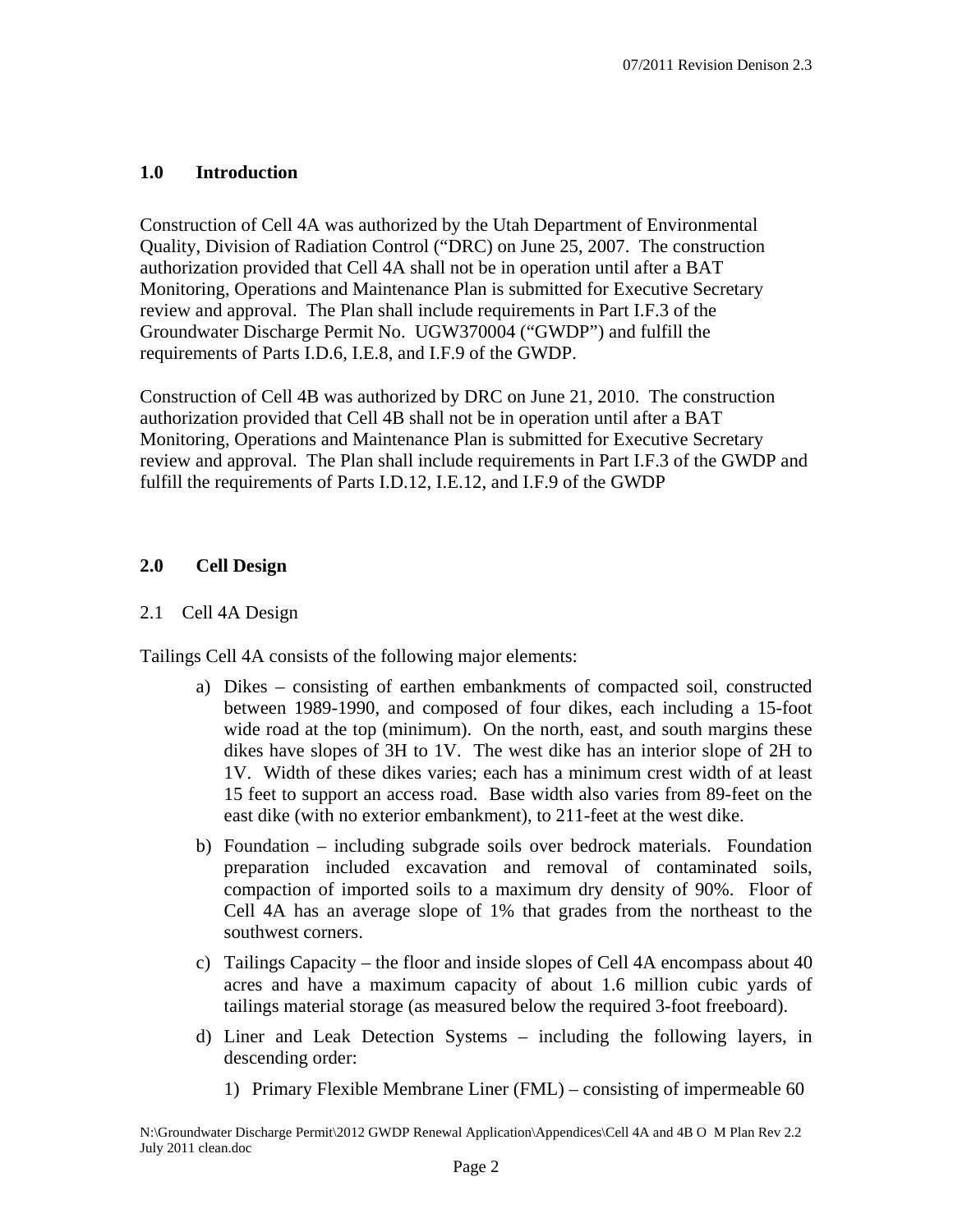mil high density polyethylene (HDPE) membrane that extends across both the entire cell floor and the inside side-slopes, and is anchored in a trench at the top of the dikes on all four sides. The primary FML will be in direct physical contact with the tailings material over most of the Cell 4A floor area. In other locations, the primary FML will be in contact with the slimes drain collection system (discussed below).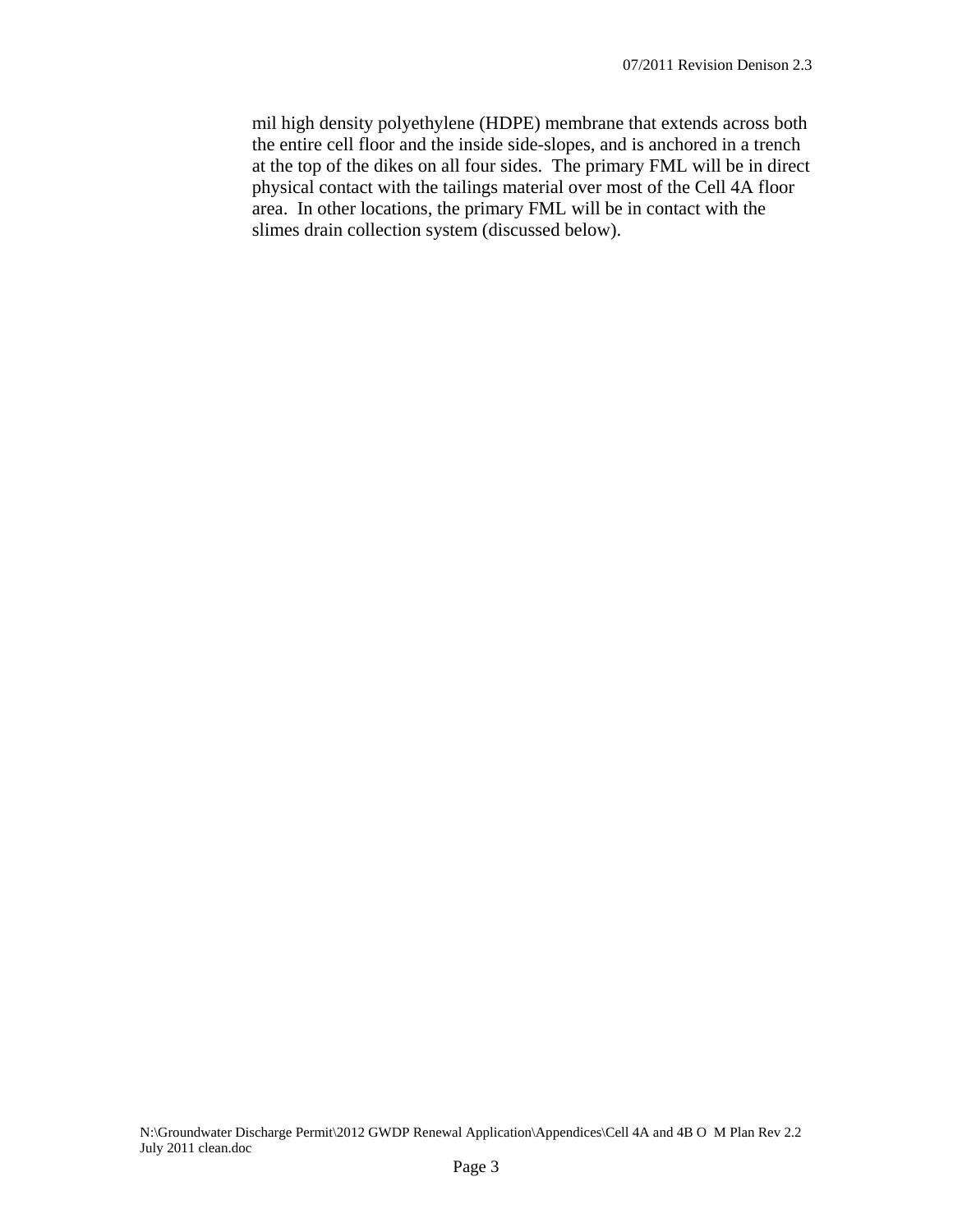- 2) Leak Detection System includes a permeable HDPE geonet fabric that extends across the entire area under the primary FML in Cell 4A, and drains to a leak detection sump in the southwest corner. Access to the leak detection sump is via an 18-inch inside diameter (ID) PVC pipe placed down the inside slope, located between the primary and secondary FML liners. At its base this pipe will be surrounded with a gravel filter set in the leak detection sump, having dimensions of 10 feet by 10 feet by 2 feet deep. In turn, the gravel filter layer will be enclosed in an envelope of geotextile fabric. The purpose of both the gravel and geotextile fabric is to serve as a filter.
- 3) Secondary FML consisting of an impermeable 60-mil HDPE membrane found immediately below the leak detection geonet. Said FML also extends across the entire Cell 4A floor, up the inside side-slopes and is also anchored in a trench at the top of all four dikes.
- 4) Geosynthetic Clay Liner consisting of a manufactured geosynthetic clay liner (GCL) composed of 0.2-inch of low permeability bentonite clay centered and stitched between two layers of geotextile. Prior to disposal of any wastewater in Cell 4A, the Permittee shall demonstrate that the GCL has achieved a moisture content of at least 50% by weight. This item is a revised requirement per DRC letter to DUSA dated September 28, 2007
- e) Slimes Drain Collection System including a two-part system of strip drains and perforated collection pipes both installed immediately above the primary FML, as follows:
	- 1) Horizontal Strip Drain System is installed in a herringbone pattern across the floor of Cell 4A that drain to a "backbone" of perforated collection pipes. These strip drains are made of a prefabricated two-part geo-composite drain material (solid polymer drainage strip) core surrounded by an envelope of non-woven geotextile filter fabric. The strip drains are placed immediately over the primary FML on 50-foot centers, where they conduct fluids downgradient in a southwesterly direction to a physical and hydraulic connection to the perforated slimes drain collection pipe. A series of continuous sand bags, filled with filter sand cover the strip drains. The sand bags are composed of a woven polyester fabric filled with well graded filter sand to protect the drainage system from plugging.
	- 2) Horizontal Slimes Drain Collection Pipe System includes a "backbone" piping system of 4-inch ID Schedule 40 perforated PVC slimes drain collection (SDC) pipe found at the downgradient end of the strip drain lines. This pipe is in turn overlain by a berm of gravel that runs the entire diagonal length of the cell, surrounded by a geotextile fabric cushion in immediate contact with the primary FML. The non-woven geotextile material is overlain at the surface by a woven geotextile fabric, which is ballasted laterally by sandbags on each side of the backbone of the berm.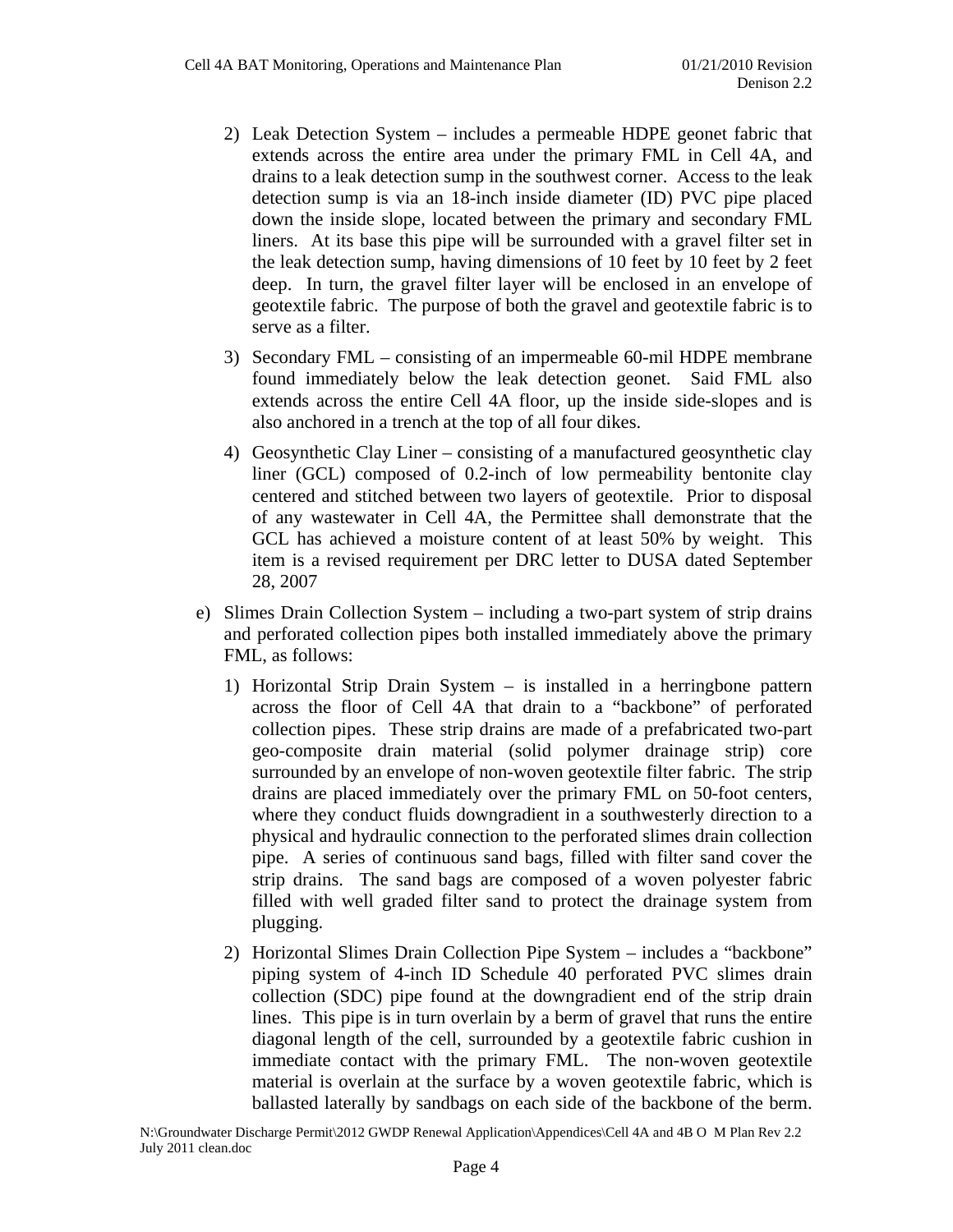In turn, the gravel is overlain by a layer of non-woven geotextile to serve as an additional filter material. This perforated collection pipe serves as the "backbone" to the slimes drain system and runs from the far northeast corner downhill to the far southwest corner of Cell 4A where it joins the slimes drain access pipe.

- 3) Slimes Drain Access Pipe consisting of an 18-inch ID Schedule 40 PVC pipe placed down the inside slope of Cell 4A at the southwest corner, above the primary FML. Said pipe then merges with another horizontal pipe of equivalent diameter and material, where it is enveloped by gravel and nonwoven geotextile that serves as a cushion to protect the primary FML. The non-woven geotextile material is overlain at the surface by a woven geotextile fabric, which is ballasted by sandbags.A reducer connects the horizontal 18-inch pipe with the 4-inch SDC pipe. At some future time, a pump will be set in this 18-inch pipe and used to remove tailings wastewaters for purposes of de-watering the tailings cell.
- f) Dike Splash Pads A minimum of eight (8) 20-foot wide splash pads are installed on the interior dike slopes to protect the primary FML from abrasion and scouring by tailings slurry. These pads consist of an extra layer of 60 mil HDPE membrane that is placed down the inside slope of Cell 4A, from the top of the dike and down the inside slope. The pads extend to a point 5-feet beyond the toe of the slope to protect the liner bottom during initial startup of the Cell. The exact location of the splash pads is detailed on the As-Built Plans and Specifications.
- g) Rub Protection Sheets In addition to the splash pads described in f) above, rub sheets are installed beneath all piping entering or exiting Cell 4A that is not located directly on the splash pads.
- h) Emergency Spillway a concrete lined spillway constructed near the western corner of the north dike to allow emergency runoff from Cell 3 into Cell 4A. This spillway will be limited to a 6-inch reinforced concrete slab set directly over the primary FML in a 4-foot deep trapezoidal channel. A second spillway has been constructed in the southwest corner of Cell 4A to allow emergency runoff from Cell 4A into Cell 4B. All stormwater runoff and tailings wastewaters not retained in Cells 3 and 4A, will be managed and contained in Cell 4B, including the Probable Maximum Precipitation and flood event.
- 2.2 Cell 4B Design

Tailings Cell 4B consists of the following major elements:

a) Dike – consisting of a newly-constructed dike on the south side of the cell with a 15-foot wide road at the top (minimum) to support an access road. The grading plan for the Cell 4B excavation includes interior slopes of 2H to 1V. The exterior slope of the southern dike will have the typical slopes of 3H to 1V. Limited portions of the Cell 4B interior sideslopes in the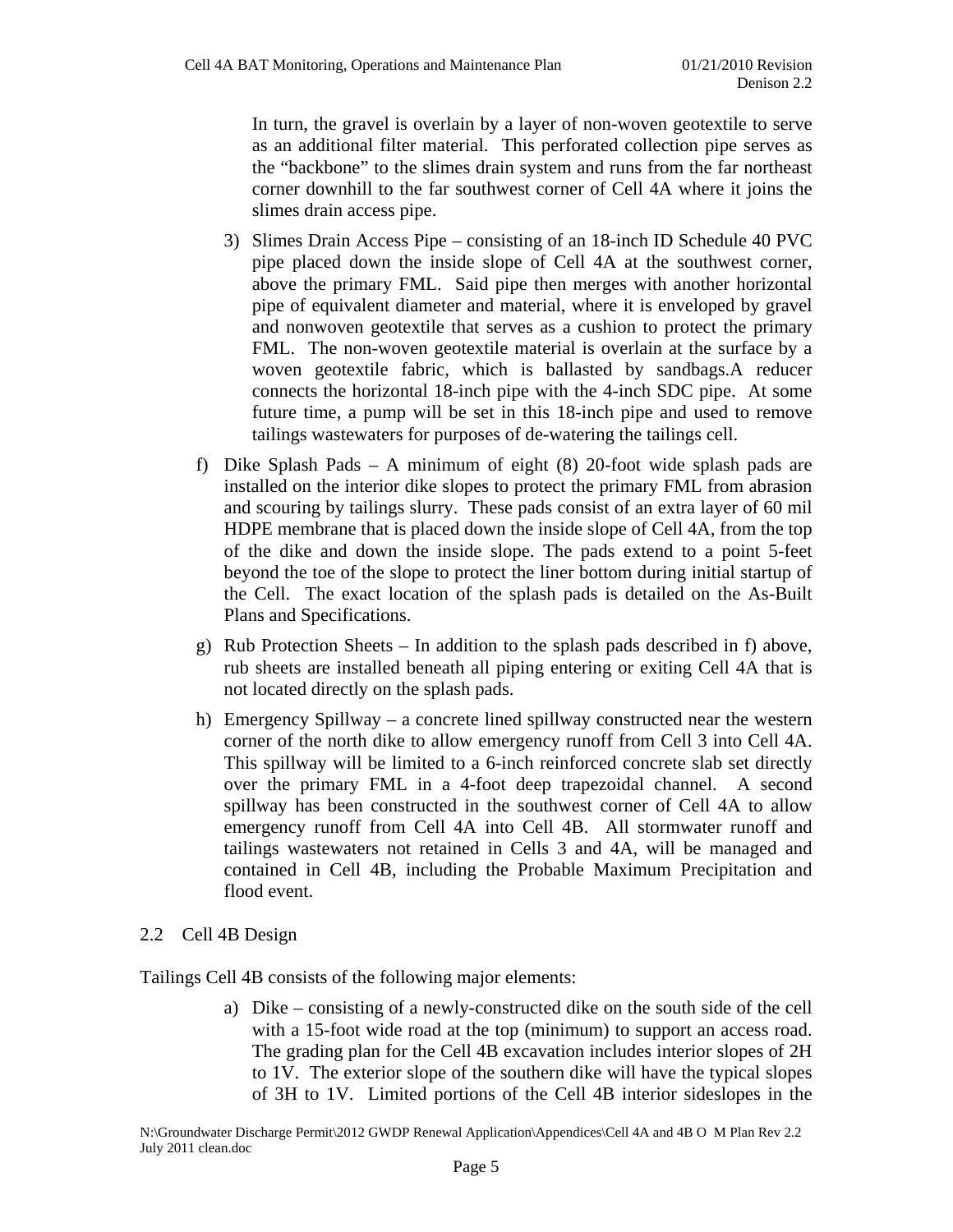northwest corner and southeast corner of the cell (where the slimes drain and leak detection sump will be located) will also have a slope of 3H to 1V. The base width of the southern dike varies from approximately 100 feet at the western end to approximately 190 feet at the eastern end of the dike, with no exterior embankment present on any other side of the cell.

- b) Foundation including subgrade soils over bedrock materials. Foundation preparation included 6-inch over excavation of rock and placement and compaction of imported soils to a maximum dry density of 90% at a moisture content between  $+3\%$  and  $-3\%$  of optimum moisture content, as determined by ASTM D-1557. The floor of Cell 4B has an average slope of 1% that grades from the northwest corner to the southeast corner.
- c) Tailings Capacity the floor and inside slopes of Cell 4B encompass about 45 acres and the cell will have a water surface area of 40 acres and a maximum capacity of about 1.9 million cubic yards of tailings material storage (as measured below the required 3-foot freeboard).
- d) Liner and Leak Detection Systems including the following layers, in descending order:
- 1) Primary Flexible Membrane Liner (FML) consisting of 60 mil high density polyethylene (HDPE) membrane that extends across both the entire cell floor and the inside side-slopes, and is anchored in a trench at the top of the dikes on all four sides. The primary FML will be in direct physical contact with the tailings material over most of the Cell 4B floor area. In other locations, the primary FML will be in contact with the slimes drain collection system (discussed below).
- 2) Leak Detection System includes a permeable HDPE geonet fabric that extends across the entire area under the primary FML in Cell 4B, and drains to a leak detection sump in the southeast corner. Access to the leak detection sump is via an 18-inch inside diameter (ID) PVC pipe placed down the inside slope, located between the primary and secondary FML liners. At its base this pipe will be surrounded with a gravel filter set in the leak detection sump, having dimensions of 10 feet by 10 feet by 2 feet deep. In turn, the gravel filter layer will be enclosed in an envelope of geotextile fabric. The purpose of both the gravel and geotextile fabric is to serve as a filter.
- 3) Secondary FML consisting of a 60-mil HDPE membrane found immediately below the leak detection geonet. Said FML also extends across the entire Cell 4B floor, up the inside side-slopes and is also anchored in a trench at the top of all four dikes.
- 4) Geosynthetic Clay Liner consisting of a manufactured geosynthetic clay liner (GCL) composed of 0.2-inch of low permeability bentonite clay centered and stitched between two layers of geotextile. Prior to disposal of any wastewater in Cell 4B, the Permittee shall demonstrate that the GCL has achieved a moisture content of at least 50% by weight.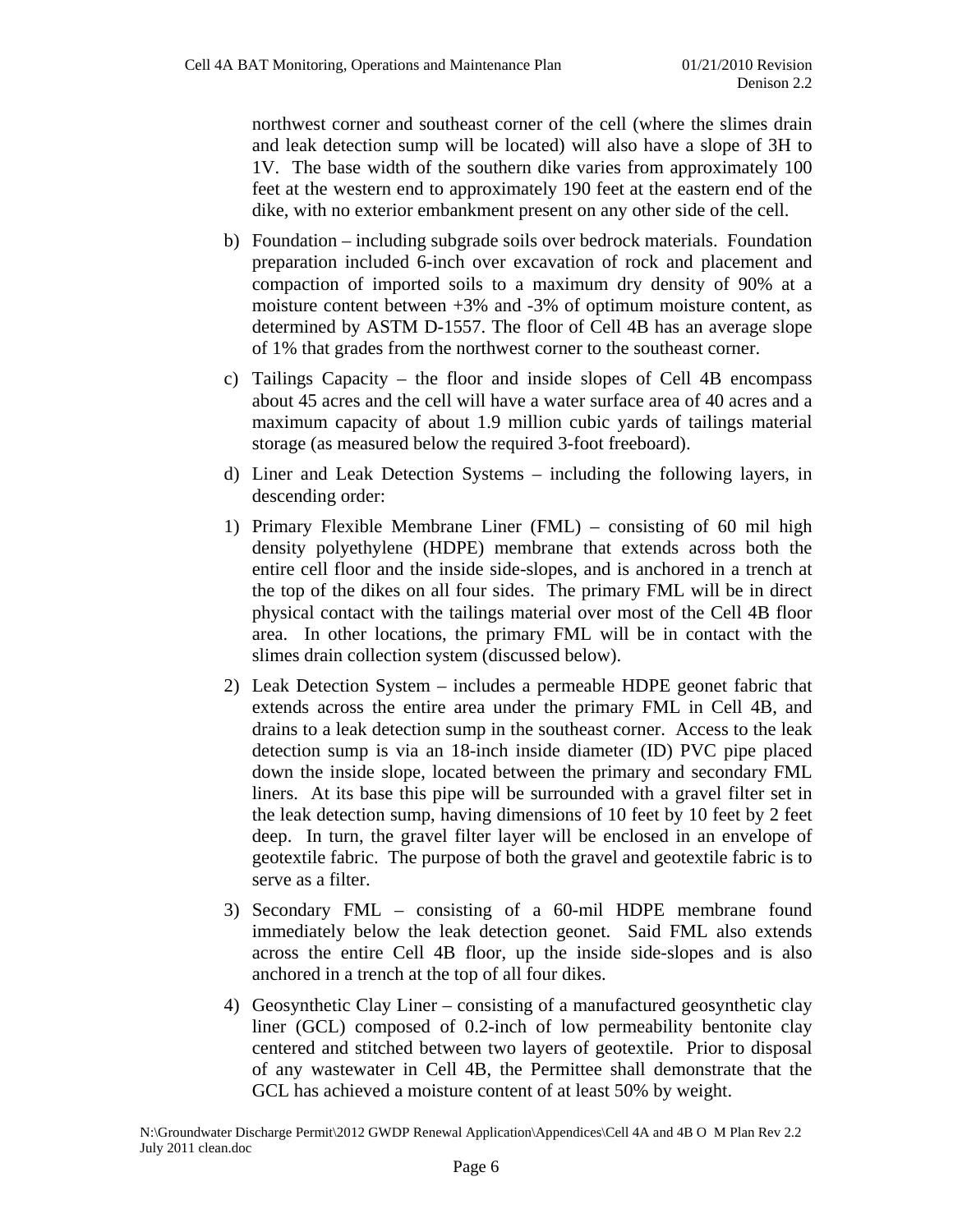- e) Slimes Drain Collection System including a two-part system of strip drains and perforated collection pipes both installed immediately above the primary FML, as follows:
- 1) Horizontal Strip Drain System is installed in a herringbone pattern across the floor of Cell 4B that drain to a "backbone" of perforated collection pipes. These strip drains are made of a prefabricated two-part geo-composite drain material (solid polymer drainage strip) core surrounded by an envelope of non-woven geotextile filter fabric. The strip drains are placed immediately over the primary FML on 50-foot centers, where they conduct fluids downgradient in a southeasterly direction to a physical and hydraulic connection to the perforated slimes drain collection pipe. A series of continuous sand bags, filled with filter sand cover the strip drains. The sand bags are composed of a woven polyester fabric filled with well graded filter sand to protect the drainage system from plugging.
- 2) Horizontal Slimes Drain Collection Pipe System includes a "backbone" piping system of 4-inch ID Schedule 40 perforated PVC slimes drain collection (SDC) pipe found at the downgradient end of the strip drain lines. This pipe is in turn overlain by a berm of gravel that runs the entire diagonal length of the cell, surrounded by a geotextile fabric cushion in immediate contact with the primary FML. In turn, the gravel is overlain by a layer of non-woven geotextile to serve as an additional filter material. The non-woven geotextile material is overlain at the surface by a woven geotextile fabric, which is ballasted by sandbags. This perforated collection pipe serves as the "backbone" to the slimes drain system and runs from the far northwest corner downhill to the far southeast corner of Cell 4B where it joins the slimes drain access pipe.
- 3) Slimes Drain Access Pipe consisting of an 18-inch ID Schedule 40 PVC pipe placed down the inside slope of Cell 4B at the southeast corner, above the primary FML. Said pipe then merges with another horizontal pipe of equivalent diameter and material, where it is enveloped by gravel and non-woven geotextile that serves as a cushion to protect the primary FML. The non-woven geotextile material is overlain at the surface by a woven geotextile fabric, which is ballasted laterally by sandbags on each side of the backbone of the berm. A reducer connects the horizontal 18 inch pipe with the 4-inch SDC pipe. At some future time, a pump will be set in this 18-inch pipe and used to remove tailings wastewaters for purposes of de-watering the tailings cell.
- f) Cell 4B North and East Dike Splash Pads Nine 20-foot-wide splash pads will be constructed on the north and east dikes to protect the primary FML from abrasion and scouring by tailings slurry. These pads will consist of an extra layer of textured, 60 mil HDPE membrane that will be installed in the anchor trench and placed down the inside slope of Cell 4B, from the top of the dike, under the inlet pipe, and down the inside slope to a point at least 5 feet onto the Cell 4B floor beyond the toe of the slope.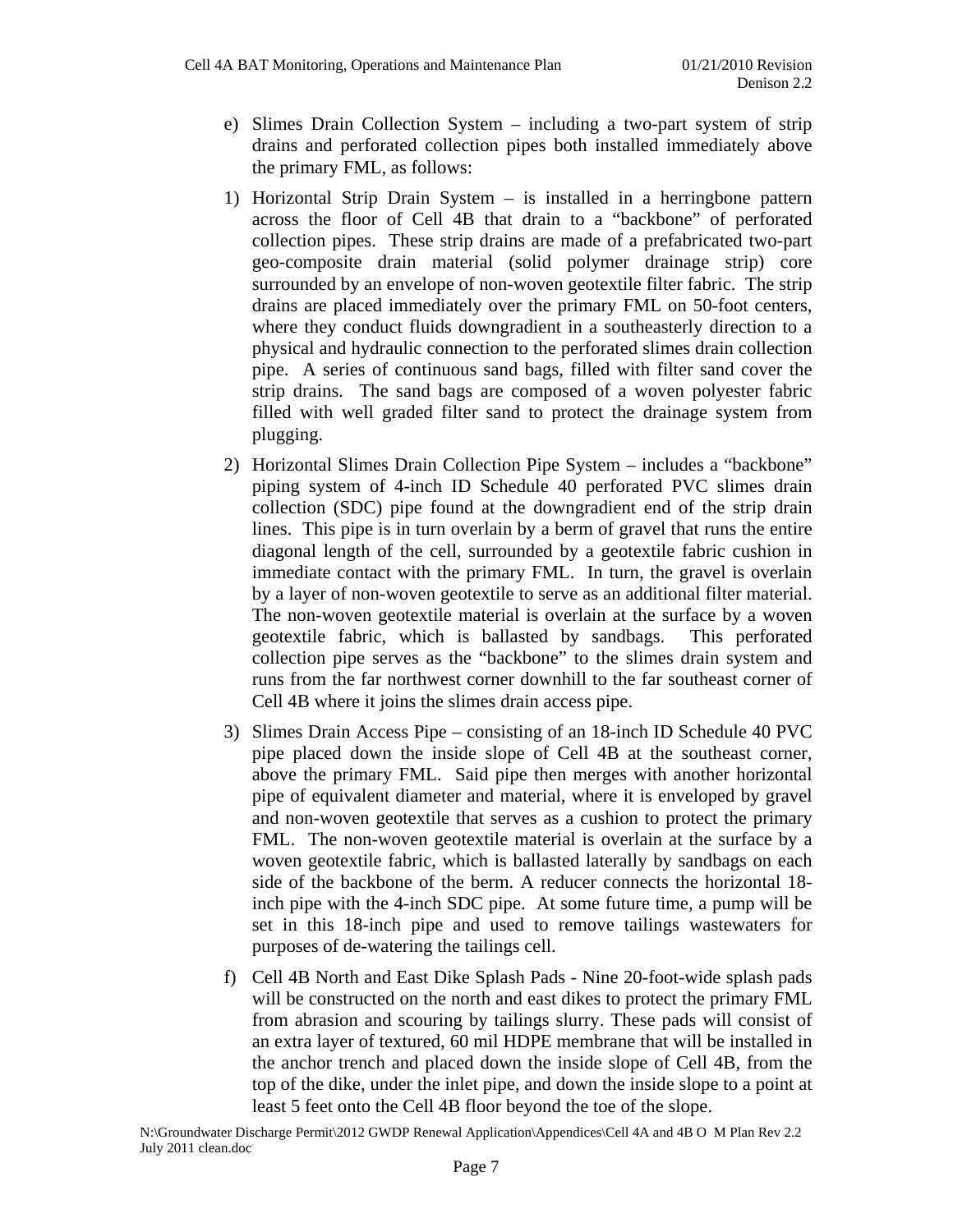- g) Rub Protection Sheets In addition to the splash pads described in f) above, rub sheets are installed beneath all piping entering or exiting Cell 4B that is not located directly on the splash pads.
- h) Emergency Spillway a concrete lined spillway constructed near the southern corner of the east dike to allow emergency runoff from Cell 4A into Cell 4B. This spillway will be limited to a 6-inch reinforced concrete slab, with a welded-wire fabric installed within its midsection, set atop a cushion geotextile placed directly over the primary FML in a 4-foot deep trapezoidal channel. A 100 foot wide, 60 mil HDPE geomembrane splash pad will be installed beneath the emergency spillway. No other spillway or overflow structure will be constructed at Cell 4B. All stormwater runoff and tailings wastewaters not retained in Cells 2, 3 and 4A, will be managed and contained in Cell 4B, including the Probable Maximum Precipitation and flood event.

## **3.0 Cell Operation**

3.1 Solution Discharge to Cell 4A

Cell 4A will initially be used for storage and evaporation of process solutions from the Mill operations. These process solutions will be from the uranium/vanadium solvent extraction circuit, or transferred from Cell 1 evaporation pond or the free water surface from Cell 3, or transferred from Cell 2 tailings dewatering operations. The solution will be pumped to Cell 4A through appropriately sized pipelines. The initial solution discharge will be in the southwest corner of the Cell. The solution will be discharged in the bottom of the Cell, away from any sand bags or other installation on the top of the FML. Building the solution pool from the low end of the Cell will allow the solution pool to gradually rise around the slimes drain strips, eliminating any damage to the strip drains or the sand bag cover due to solution flowing past the drainage strips. The solution will eventually be discharged along the dike between Cell 3 and Cell 4A, utilizing the Splash Pads described above. The subsequent discharge of process solutions will be near the floor of the pond, through a discharge header designed to discharge through multiple points, thereby reducing the potential to damage the Splash Pads or the Slimes Drain system. At no time, subsequent to initial filling, will the solution be discharged into less than 2 feet of solution. As the cell begins to fill with solution the discharge point will be pulled back up the Splash Pad and allowed to continue discharging at or near the solution level.

#### 3.2 Solution Discharge to Cell 4B

Cell 4B will initially be used for storage and evaporation of process solutions from the Mill operations. These process solutions will be from the uranium/vanadium solvent extraction circuit, or transferred from Cell 1 evaporation pond or the free water surface from Cell 3 or Cell 4A, or transferred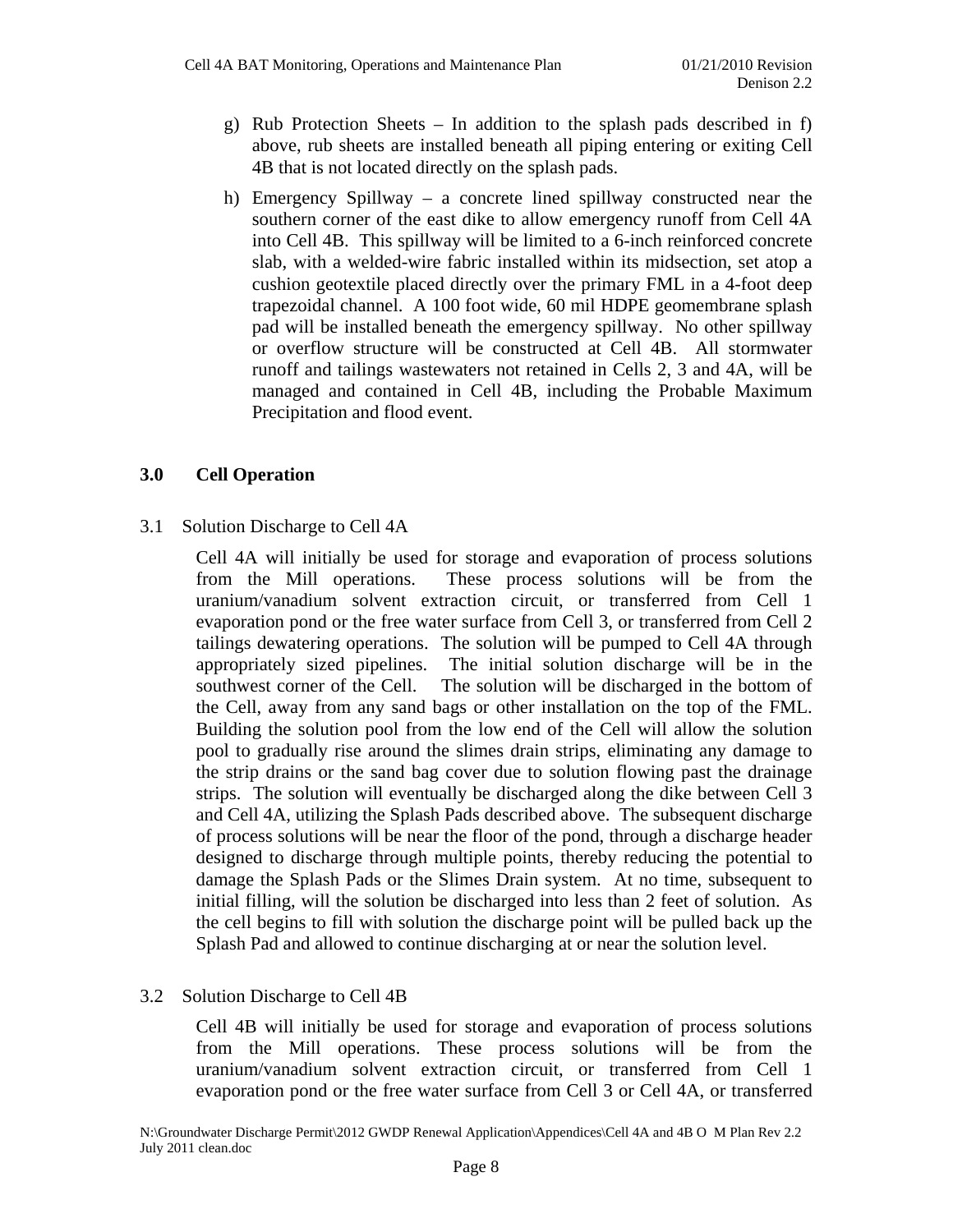from Cell 2 dewatering operations. The solution will be pumped to Cell 4B through appropriate sized pipelines pipelines. The initial solution discharge will be in the southeast corner of the Cell. The discharge pipe will be routed down the Splash Pad provided in the southeast corner of the Cell at the spillway to protect the primary FML. The solution will be discharged in the bottom of the Cell, away from any sand bags or other installation on the top of the FML. Building the solution pool from the low end of the Cell will allow the solution pool to gradually rise around the slimes drain strips, eliminating any damage to the strip drains or the sand bag cover due to solution flowing past the drainage strips. The solution will eventually be discharged along the dike between Cell 3 and Cell 4B, utilizing the Splash Pads described above. The subsequent discharge of process solutions will be near the floor of the pond, through a discharge header designed to discharge through multiple points, thereby reducing the potential to damage the Splash Pads or the Slimes Drain system. At no time, subsequent to initial filling, will the solution be discharged into less than 2 feet of solution. As the cell begins to fill with solution the discharge point will be pulled back up the Splash Pad and allowed to continue discharging at or near the solution level.

#### 3.3 Initial Solids Discharge into Cell 4A

Once Cell 4A is needed for storage for tailings solids the slurry discharge from No. 8 CCD thickener will be pumped to the cell through appropriately sized pipelines. The pipelines will be routed along the dike between Cell 3 and Cell 4A, with discharge valves and drop pipes extending down the Splash Pads to the solution level. One or all of the discharge points can be used depending on operational considerations. Solids will settle into a cone, or mound, of material under the solution level, with the courser fraction settling out closer to the discharge point. The initial discharge locations are shown on Figure 1A. Figure 2A illustrates the general location of the solution and slurry discharge pipelines and control valve locations. The valves are 6" or 8" stainless steel knife-gate valves. The initial discharge of slurry will be at or near the toe of the Cell slope and then gradually moved up the slope, continuing to discharge at or near the water surface. This is illustrated in Section A-A on Figure 2A. Because of the depth of Cell 4A, each of the discharge points will be utilized for an extended period of time before the cone of material is above the maximum level of the solution. The discharge location will then be moved further to the interior of the cell allowing for additional volume of solids to be placed under the solution level. The solution level in the cell will vary depending on the operating schedule of the Mill and the seasonal evaporation rates. The tailings slurry will not be allowed to discharge directly on to the Splash Pads, in order to further protect the FML. The tailings slurry will discharge directly in to the solution contained in the Cell, onto an additional protective sheet, or on to previously deposited tailings sand.

#### 3.4 Initial Solids Discharge into Cell 4B

Once Cell 4B is needed for storage for tailings solids the slurry discharge from No. 8 CCD thickener will be pumped to the cell through appropriately sized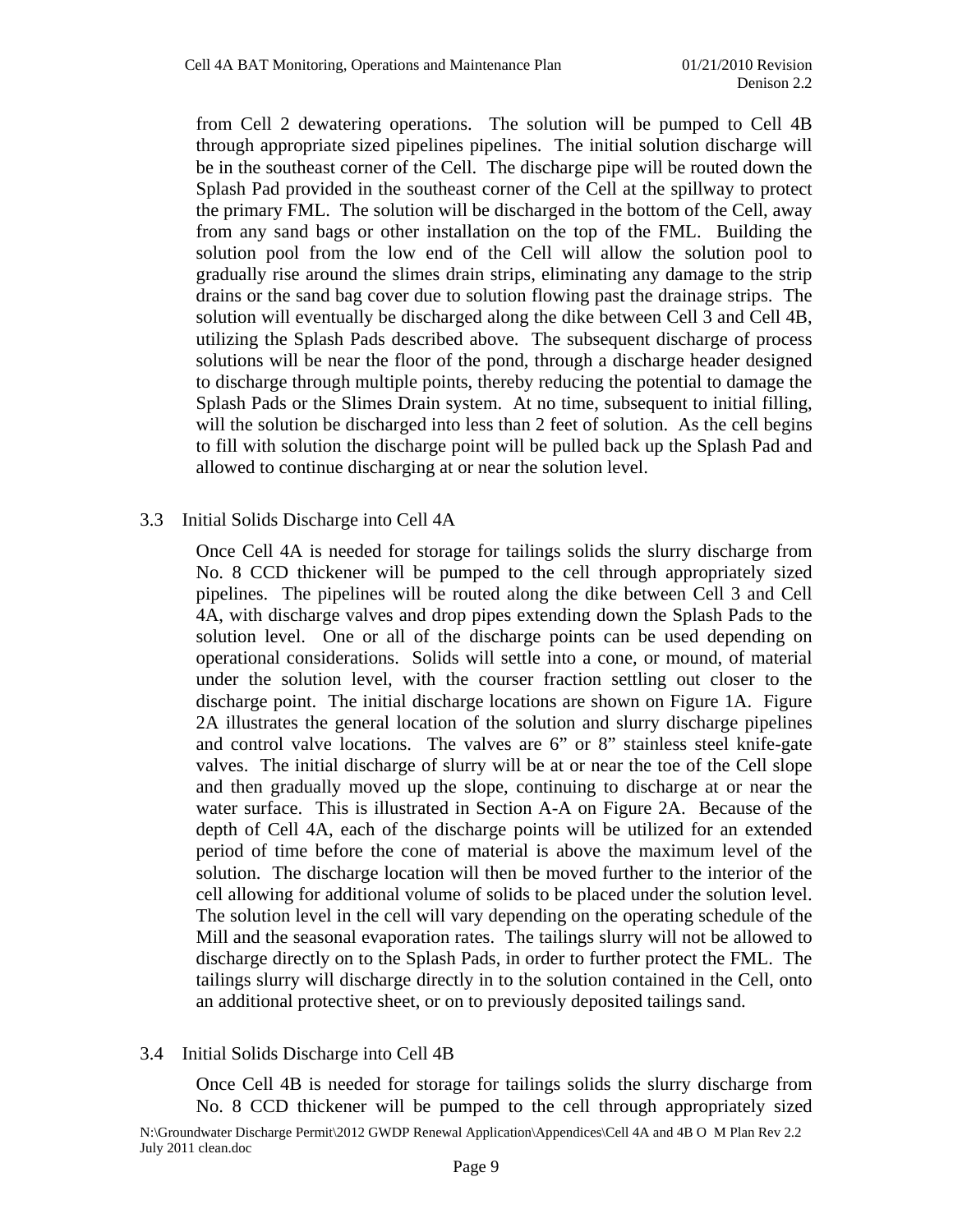pipelines. The pipelines will be routed along the dike between Cell 3 and Cell 4B, with discharge valves and drop pipes extending down the Splash Pads to the solution level. One or all of the discharge points can be used depending on operational considerations. Solids will settle into a cone, or mound, of material under the solution level, with the courser fraction settling out closer to the discharge point. The initial discharge locations are shown on Figure 1B. Figure 2B illustrates the general location of the solution and slurry discharge pipelines and control valve locations. The valves are 6" or 8" stainless steel knife-gate valves. The initial discharge of slurry will be at or near the toe of the Cell slope and then gradually moved up the slope, continuing to discharge at or near the water surface. This is illustrated in Section A-A on Figure 2B. Because of the depth of Cell 4B, each of the discharge points will be utilized for an extended period of time before the cone of material is above the maximum level of the solution. The discharge location will then be moved further to the interior of the cell allowing for additional volume of solids to be placed under the solution level. The solution level in the cell will vary depending on the operating schedule of the Mill and the seasonal evaporation rates. The tailings slurry will not be allowed to discharge directly on to the Splash Pads, in order to further protect the FML. The tailings slurry will discharge directly in to the solution contained in the Cell, onto an additional protective sheet, or on to previously deposited tailings sand.

### 3.5 Equipment Access to Cell 4A and Cell 4B

Access will be restricted to the interior portion of the cells due to the potential to damage the flexible membrane liners. Only low pressure rubber tired all terrain vehicles or foot traffic will be allowed on the flexible membrane liners. Personnel are also cautioned on the potential damage to the flexible membrane liners through the use and handling of hand tools and maintenance materials.

#### 3.6 Reclaim Water System at Cell 4A

A pump barge and solution recovery system is operating in the southwest corner of the cell to pump solution from the cell for water balance purposes or for re-use in the Mill process. Figure 3A illustrates the routing of the solution return pipeline and the location of the pump barge. The pump barge will be constructed and maintained to ensure that the flexible membrane liner is not damaged during the initial filling of the cell or subsequent operation and maintenance activities. The condition of the pump barge and access walkway will be noted during the weekly Cell inspections.

#### 3.7 Reclaim Water System at Cell 4B

A pump barge and solution recovery system will be installed in the southeast corner of the cell to pump solution from the cell for water balance purposes or for re-use in the Mill process. Figure 3B illustrates the routing of the solution return pipeline and the location of the pump barge. The pump barge will be constructed and maintained to ensure that the flexible membrane liner is not damaged during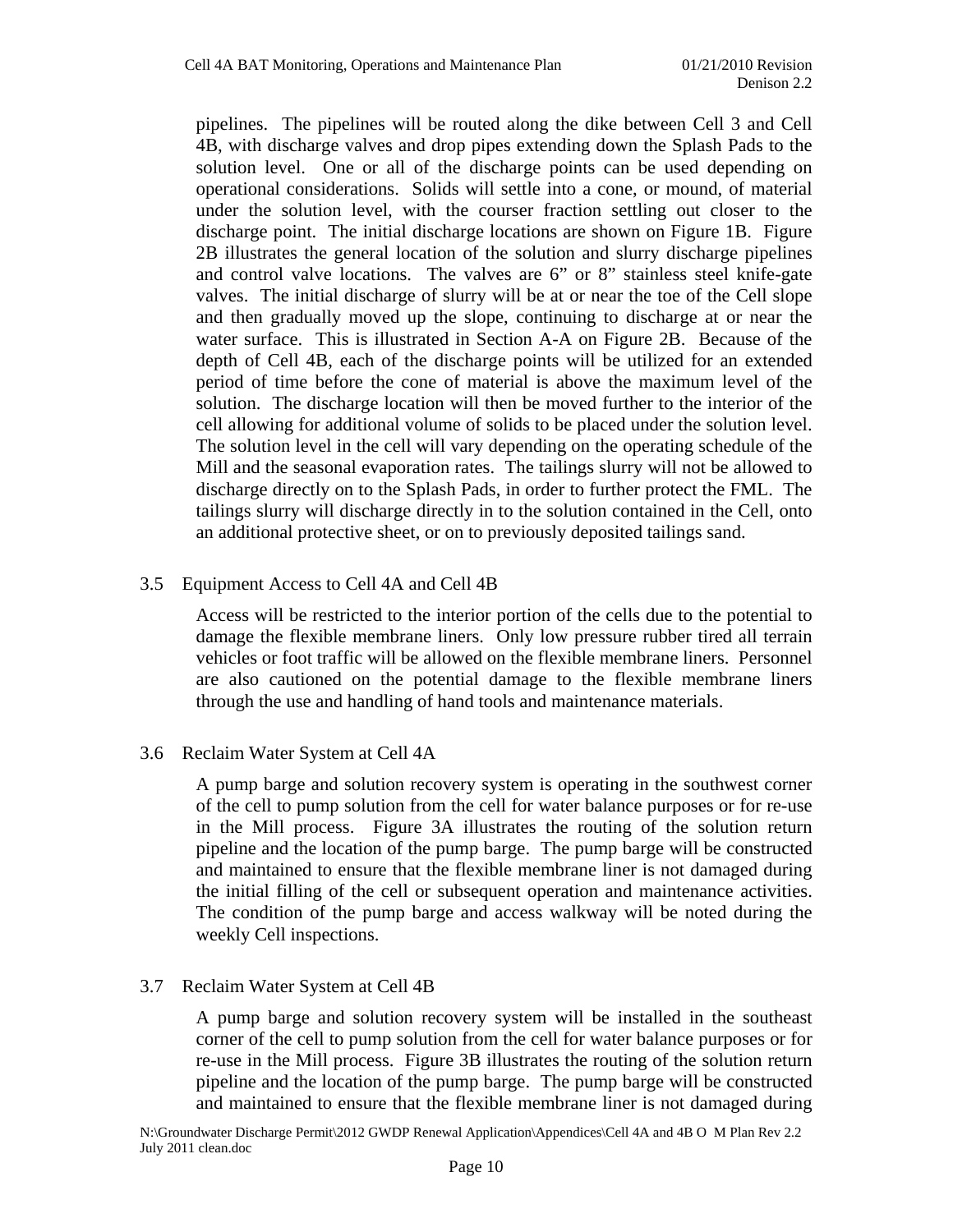the initial filling of the cell or subsequent operation and maintenance activities. The condition of the pump barge and access walkway will be noted during the weekly Cell inspections.

3.8 Interim Solids Discharge to Cell 4A

Figure 4A illustrates the progression of the slurry discharge points around the north and east sides of Cell 4A. Once the tailings solids have been deposited along the north and east sides of the Cell, the discharges points will subsequently be moved to the sand beaches, which will eliminate any potential for damage to the liner system.

3.9 Interim Solids Discharge to Cell 4B

Figure 4B illustrates the progression of the slurry discharge points around the north and east sides of Cell 4B. Once the tailings solids have been deposited along the north and east sides of the Cell, the discharges points will subsequently be moved to the sand beaches, which will eliminate any potential for damage to the liner system.

3.10 Liner Maintenance and QA/QC for Cell 4A

Any construction defects or operational damage discovered during observation of the flexible membrane liner will be repaired, tested and documented according to the procedures detailed in the approved **Revised Construction Quality Assurance Plan for the Construction of the Cell 4A Lining System, May 2007, by GeoSyntec Consultants.** 

3.11 Liner Maintenance and QA/QC for Cell 4B

Any construction defects or operational damage discovered during observation of the flexible membrane liner will be repaired, tested and documented according to the procedures detailed in the approved **Construction Quality Assurance Plan for the Construction of the Cell 4B Lining System, October 2009, by Geosyntec Consultants.** 

## **4.0 BAT Performance Standards for Tailings Cell 4A and 4B**

DUSA will operate and maintain Tailings Cell 4A and 4B so as to prevent release of wastewater to groundwater and the environment in accordance with this BAT Monitoring Operations and Maintenance Plan, pursuant to Part I.H.8 of the GWDP. These performance standards shall include:

> 1) Leak Detection System Pumping and Monitoring Equipment – the leak detection system pumping and monitoring equipment in each cell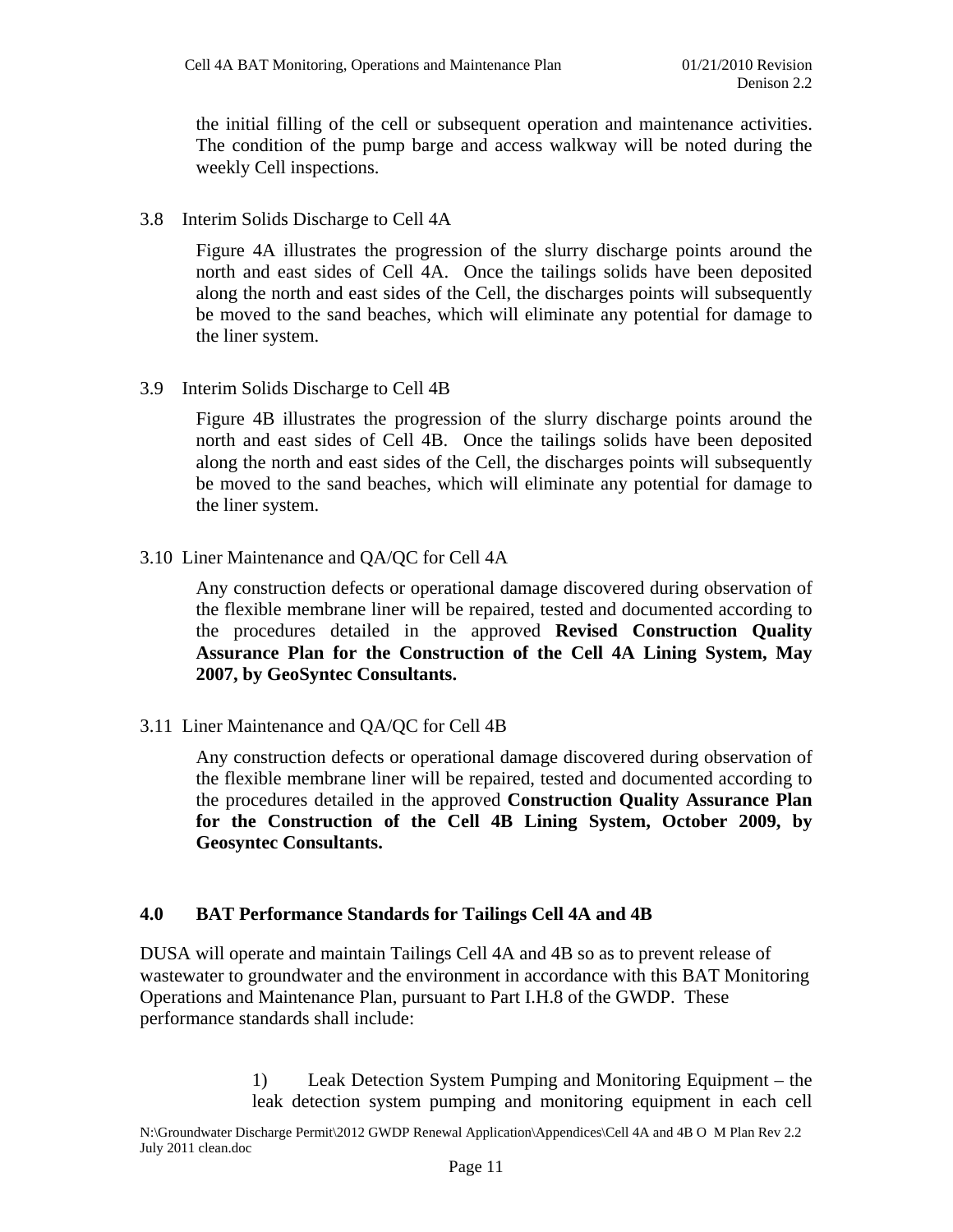includes a submersible pump, pump controller, water level indicator (head monitoring), and flow meter with volume totalizer. The pump controller is set to maintain the maximum level in the leak detection system in each cell at no more than 1 foot above the lowest level of the secondary flexible membrane, not including the sump. A second leak detection pump with pressure transducer, flow meter, and manufacturer recommended spare parts for the pump controller and water level data collector is maintained in the Mill warehouse to ensure that the pump and controller can be replaced and operational within 24 hours of detection of a failure of the pumping system. The root cause of the equipment failure will be documented in a report to Mill management with recommendations for prevention of a re-occurrence.

- 2) Maximum Allowable Head the Permittee shall measure the fluid head above the lowest point on the secondary flexible membrane in each cell by the use of procedures and equipment specified in the **White Mesa Mill Tailings Management System and Discharge Minimization Technology (DMT) Monitoring Plan, 10/10 Revision: Denison-10.2,**  or the currently approved DMT Plan. Under no circumstance shall fluid head in the leak detection system sump exceed a 1-foot level above the lowest point in the lower flexible membrane liner, not including the sump.
- 3) Maximum Allowable Daily LDS Flow Rates the Permittee shall measure the volume of all fluids pumped from each LDS on a weekly basis, and use that information to calculate an average volume pumped per day. Under no circumstances shall the daily LDS flow volume exceed 24,160 gallons/day for Cell 4A or 26,145 gallons/day for Cell 4B. The maximum daily LDS flow volume will be compared against the measured cell solution levels detailed on the attached Table 1A or 1B for Cells 4A or 4B, respectively, to determine the maximum daily allowable LDS flow volume for varying head conditions in the cell.
- 4) 3-foot Minimum Vertical Freeboard Criteria the Permittee shall operate and maintain wastewater levels to provide a 3-foot Minimum of vertical freeboard in Tailings Cell 4A and Cell 4B. Said measurements shall be made to the nearest 0.1 foot.
- 5) Slimes Drain Recovery Head Monitoring immediately after the Permittee initiates pumping conditions in the Tailings Cell 4A or Cell 4B slimes drain system, quarterly recovery head tests and fluid level measurements will be made in accordance with a plan approved by the DRC Executive Secretary. The slimes drain system pumping and monitoring equipment, includes a submersible pump, pump controller, water level indicator (head monitoring), and flow meter with volume totalizer.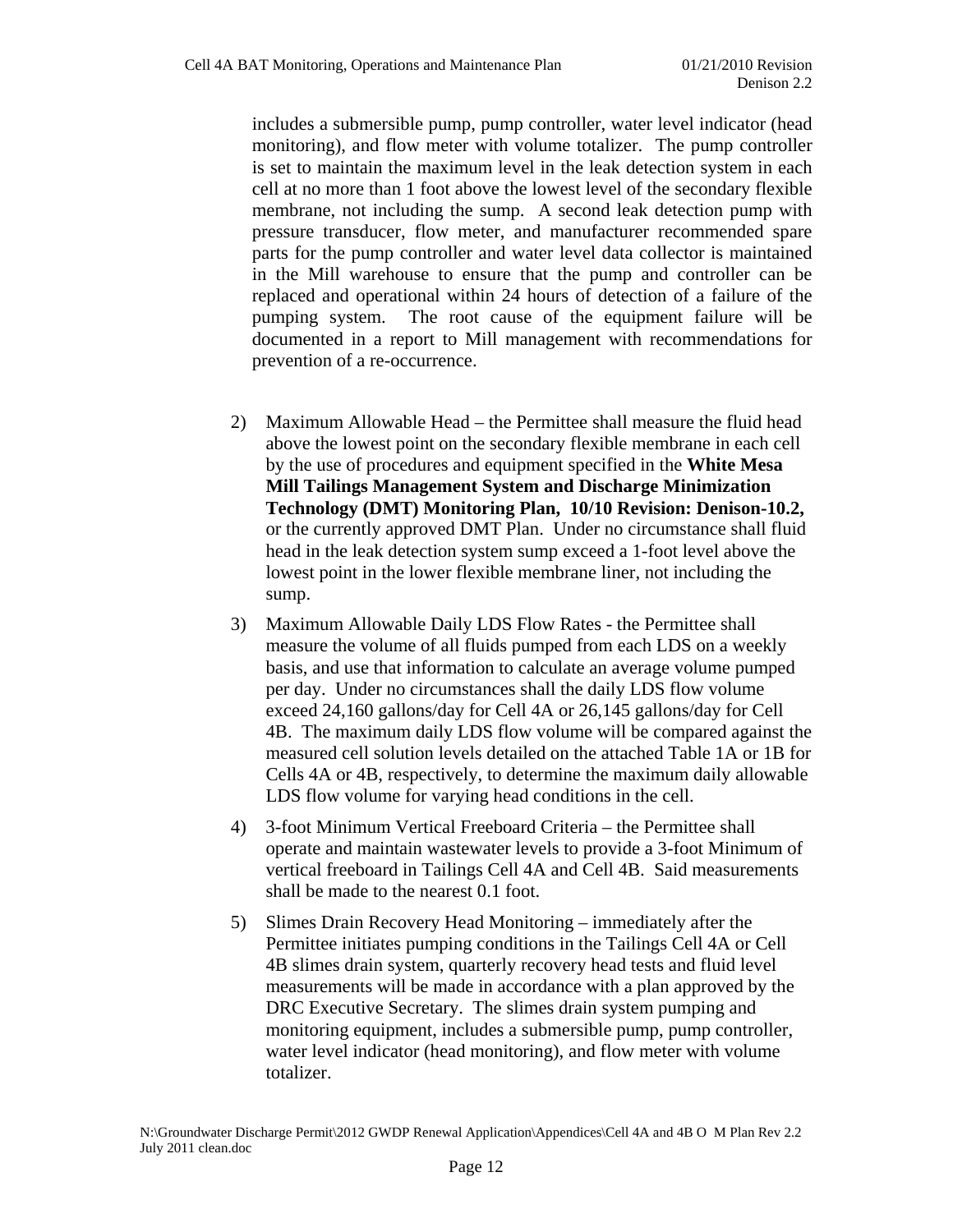#### **5.0 Routine Maintenance and Monitoring**

Trained personnel inspect the White Mesa tailings system on a once per day basis. Any abnormal occurrences or changes in the system will be immediately reported to Mill management and maintenance personnel. The inspectors are trained to look for events involving the routine placement of tailings material as well as events that could affect the integrity of the tailings cell dikes or lining systems. The daily inspection reports are summarized on a monthly basis and reviewed and signed by the Mill Manager and RSO.

#### 5.1 Solution Elevation

Measurements of solution elevation in Cell 4A and Cell 4B are to be taken by survey on a weekly basis, and measurements of the beach area in Cell 4A and Cell 4B with the highest elevation are to be taken by survey on a monthly basis, by the use of the procedures and equipment specified in the latest approved edition of the DMT Plan.

#### 5.2 Leak Detection System

The Leak Detection System in Cell 4A and Cell 4B is monitored on a continuous basis by use of a pressure transducer that feeds water level information to an electronic data collector. The water levels are measured every hour and the information is stored for later retrieval. The water levels are measured to the nearest 0.10 inch. The data collector is currently programmed to store 7 days of water level information. The number of days of stored data can be increased beyond 7 days if needed. The water level data is downloaded to a laptop computer on a weekly basis and incorporated into the Mill's environmental monitoring data base, and into the files for weekly inspection reports of the tailings cell leak detection systems. Within 24 hours after collection of the weekly water level data, the information will be evaluated to ensure that: 1) the water level in the Cell 4A and Cell 4B leak detection sumps did not exceed the allowable level (5556.14 feet amsl in the Cell 4A LDS sump and 5558.5 feet amsl in the Cell 4B sump), and 2) the average daily flow rate from the LDS did not exceed the maximum daily allowable flow rate at any time during the reporting period. For Cell 4A and Cell 4B, under no circumstance shall fluid head in the leak detection system sump exceed a 1-foot level above the lowest point in the lower flexible membrane liner, not including the sump. To determine the Maximum Allowable Daily LDS Flow Rates in the Cell 4A and Cell 4B leak detection system, the total volume of all fluids pumped from the LDS of each cell on a weekly basis shall be recovered from the data collector, and that information will be used to calculate an average volume pumped per day for each cell. Under no circumstances shall the daily LDS flow volume exceed 24,160 gallons/day from Cell 4A or 26,145 gallons/day from Cell 4B. The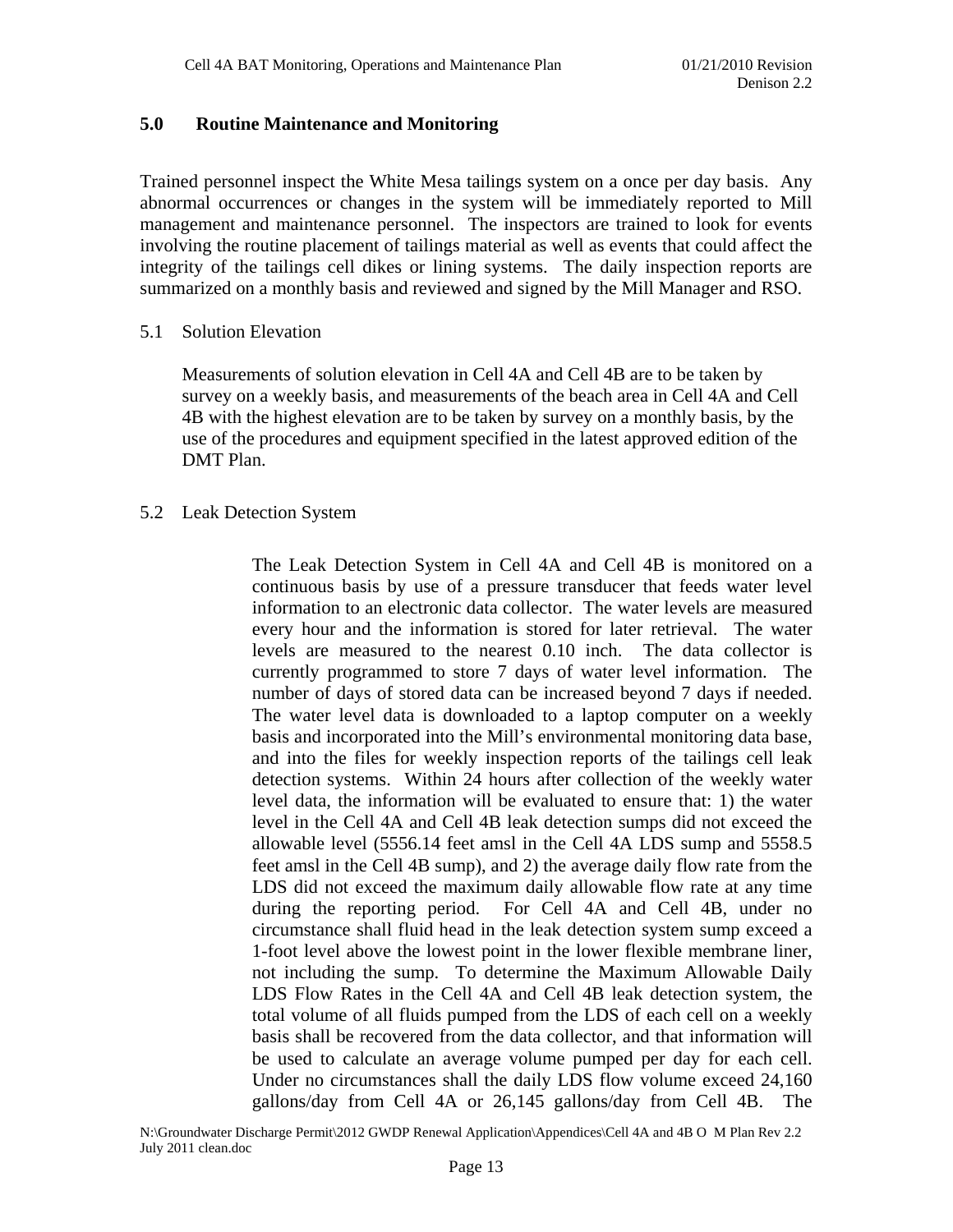maximum daily LDS flow volume will be compared against the measured cell solution levels detailed on the attached Tables 1A and 1B, to determine the maximum daily allowable LDS flow volume for varying head conditions in Cell 4A and Cell 4B. Any abnormal or out of compliance water levels must be immediately reported to Mill management. The data collector on each cell is also equipped with an visual strobe light that flashes on the control panel if the water level in the leak detection sump exceeds the allowable level (5556.14 feet amsl in the Cell 4A LDS sump and 5558.5 feet amsl in the Cell 4B sump). The current water level is displayed at all times on each data collector and available for recording on the daily inspection form. Each leak detection system is also equipped with a leak detection pump, EPS Model # 25S05- 3 stainless steel, or equal. Each pump is capable of pumping in excess of 25 gallons per minute at a total dynamic head of 50 feet. Each pump has a 1.5 inch diameter discharge, and operates on 460 volt 3 phase power. Each pump is equipped with a pressure sensing transducer to start the pump once the level of solution in the leak detection sump is approximately 2.25 feet (elevation 5555.89 in the Cell 4A LDS sump and 5557.69 feet amsl in the Cell 4B sump) above the lowest level of the leak detection sump (9 inches [0.75 feet] above the lowest point on the lower flexible membrane liner for Cell 4A and 2 1/4 inches [0.19 feet] for Cell 4B), to ensure the allowable 1.0 foot (5556.14 feet amsl in the Cell 4A LDS sump and 5558.5 feet amsl in the Cell 4B sump) above the lowest point on the lower flexible membrane liner is not exceeded). The attached Figures 6A and 6B (Cell 4A and 4B, respectively), Leak Detection Sump Operating Elevations, illustrates the relationship between the sump elevation, the lowest point on the lower flexible membrane liner and the pump-on solution elevation for the leak detection pump. The pump also has manual start and stop controls. The pump will operate until the solution is drawn down to the lowest level possible, expected to be approximately 4 inches above the lowest level of the sump (approximate elevation 5554.0 and 5555.77 ft amsl for Cells 4A and 4B, respectively). The pump discharge is equipped with a 1.5 inch flow meter, EPS Paddle Wheel Flowsensor, or equal, that reads the pump discharge in gallons per minute, and records total gallons pumped. The flow rate and total gallons are recorded by the Inspector on the weekly inspection form. The leak detection pump is installed in the horizontal section of the 18 inch, perforated section of the PVC collection pipe. The distance from the top flange face, at the collection pipe invert, to the centerline of the 22.5 degree elbow is 133.4 feet in Cell 4A and 135.6 feet in Cell 4B, and the vertical height is approximately 45 feet in Cell 4A and approximately 42.5 feet in Cell 4B. The pump is installed at least 2 feet beyond the centerline of the elbow. The bottom of the pump will be installed in the leak detection sump at least 135.4 feet in Cell 4A and 137.6 feet in Cell 4B or more from the top of the flange invert. A pressure transducer installed within the pump continuously measures the solution head and is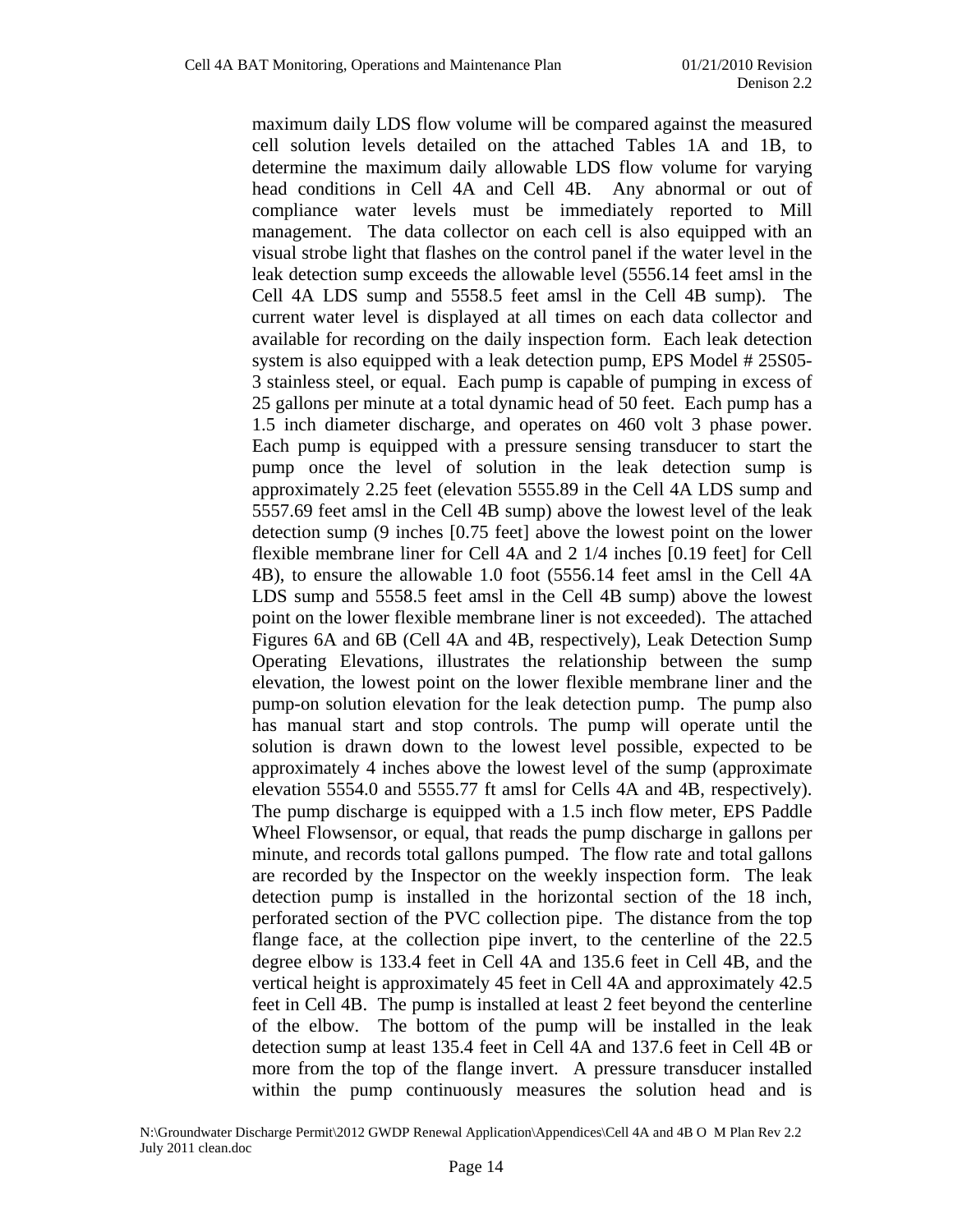programmed to start and stop the pump within the ranges specified above. The attached Figure 5, illustrates the general configuration of the pump installation.

A spare leak detection pump with pressure transducer, flow meter, and manufacturer recommended spare parts for the pump controller and water level data collector will be maintained in the Mill warehouse to ensure that the pump and controller on either cell can be replaced and operational within 24 hours of detection of a failure of the pumping system. The root cause of the equipment failure will be documented in a report to Mill management with recommendations for prevention of a re-occurrence.

#### 5.3 Slimes Drain System

- (i) A pump, Tsurumi Model # KTZ23.7-62 stainless steel, or equal, will be placed inside of the slimes drain access riser pipe of each cell and a near as possible to the bottom of the slimes drain sump. The bottom of the slimes drain sump in Cell 4A and Cell 4B are 38 and 35.9 feet below a water level measuring point, respectively, at the centerline of the slimes drain access pipe, near the ground surface level. Each pump discharge will be equipped with a 2 inch flow meter, E/H Model #33, or equal, that reads the pump discharge in gallons per minute, and records total gallons pumped. The flow rate and total gallons will be recorded by the Inspector on the weekly inspection form.
- (ii) The slimes drain pumps will be on adjustable probes that allow the pumps to be set to start and stop on intervals determined by Mill management.
- (iii)The Cell 4A and Cell 4B slimes drain pumps will be checked weekly to observe that they are operating and that the level probes are set properly, which is noted on the Weekly Tailings Inspection Form. If at any time either pump is observed to be not working properly, it will be repaired or replaced within 15 days;
- (iv)Depth to wastewater in the Cell 4A and Cell 4B slimes drain access riser pipes shall be monitored and recorded weekly to determine maximum and minimum fluid head before and after a pumping cycle, respectively. All head measurements must be made from the same measuring point, to the nearest 0.01 foot. The results will be recorded as depth-in-pipe measurements on the Weekly Tailings Inspection Form;
- (v) After initiation of pumping conditions in Tailings Cell 4A or 4B, n a quarterly basis, each slimes drain pump will be turned off and the wastewater in the slimes drain access pipe will be allowed to stabilize for at least 90 hours. Once the water level has stabilized (based on no change in water level for three (3) successive readings taken no less than one (1) hour apart) the water level of the wastewater will be measured and recorded as a depth-in-pipe measurement on a Quarterly Data form, by measuring the depth to water below the water level measuring point on the slimes drain access pipe;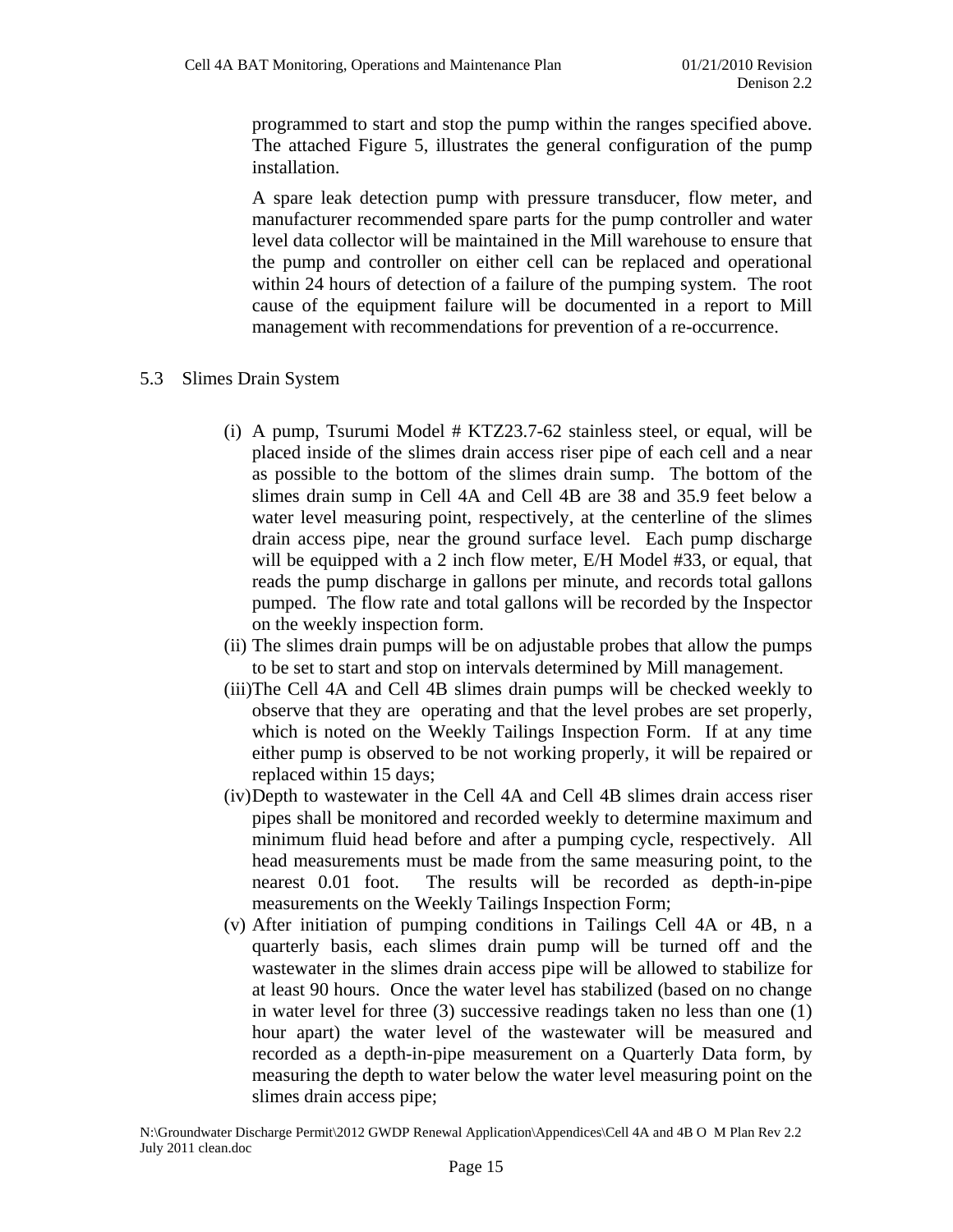The slimes drain pumps for each cell will not be operated until Mill management has determined that no additional process solutions will be discharged to that cell, and the cell has been partially covered with the first phase of the reclamation cap. The long term effectiveness and performance of the slimes drain dewatering will be evaluated on the same basis as the currently operating slimes drain system for Cell 2.

# **6.0 Tailings Emergencies**

Inspectors will notify the Radiation Safety Officer and/or Mill management immediately if, during their inspection, they discover that an abnormal condition exists or an event has occurred that could cause a tailings emergency. Until relieved by the Environmental or Radiation Technician or Radiation Safety Officer, inspectors will have the authority to direct resources during tailings emergencies.

Any major catastrophic events or conditions pertaining to the tailings area should be reported immediately to the Mill Manager or the Radiation Safety Officer, one of whom will notify Corporate Management. If dam failure occurs, notify your supervisor and the Mill Manager immediately. The Mill Manager will then notify Corporate Management, MSHA (303-231-5465), and the State of Utah, Division of Dam Safety (801-538-7200).

# **7.0 Solution Freeboard Calculations**

The maximum tailings cell pond wastewater levels in Cell 1, Cell 2, Cell 3, Cell 4A, and Cell 4B are regulated by condition 10.3 of the White Mesa Mill 11e.(2) Materials License. However, freeboard limits are no longer applicable to Cell 2, Cell 3, and Cell 4A, as discussed below.

Condition 10.3 states that "Freeboard limits, stormwater and wastewater management for the tailings cells shall be determined as follows:

- A. The freeboard limit for Cell 1 shall be set annually in accordance with the procedures set out in Section 3.0 to Appendix E of the previously approved NRC license application, including the January 10, 1990 Drainage Report. Discharge of any surface water or wastewater from Cell 1 is expressly prohibited.
- B. The freeboard limit for Cell 4B shall be recalculated annually in accordance with the procedures established by the Executive Secretary. Said calculations for freeboard limits shall be submitted as part of the Annual Technical Evaluation Report (ATER), as described in Condition 12.3 below [of the license and not included herein]. Based on approved revisions to the DMT Plan dated January 2011, the freeboard limit is no longer applicable to Cells 2,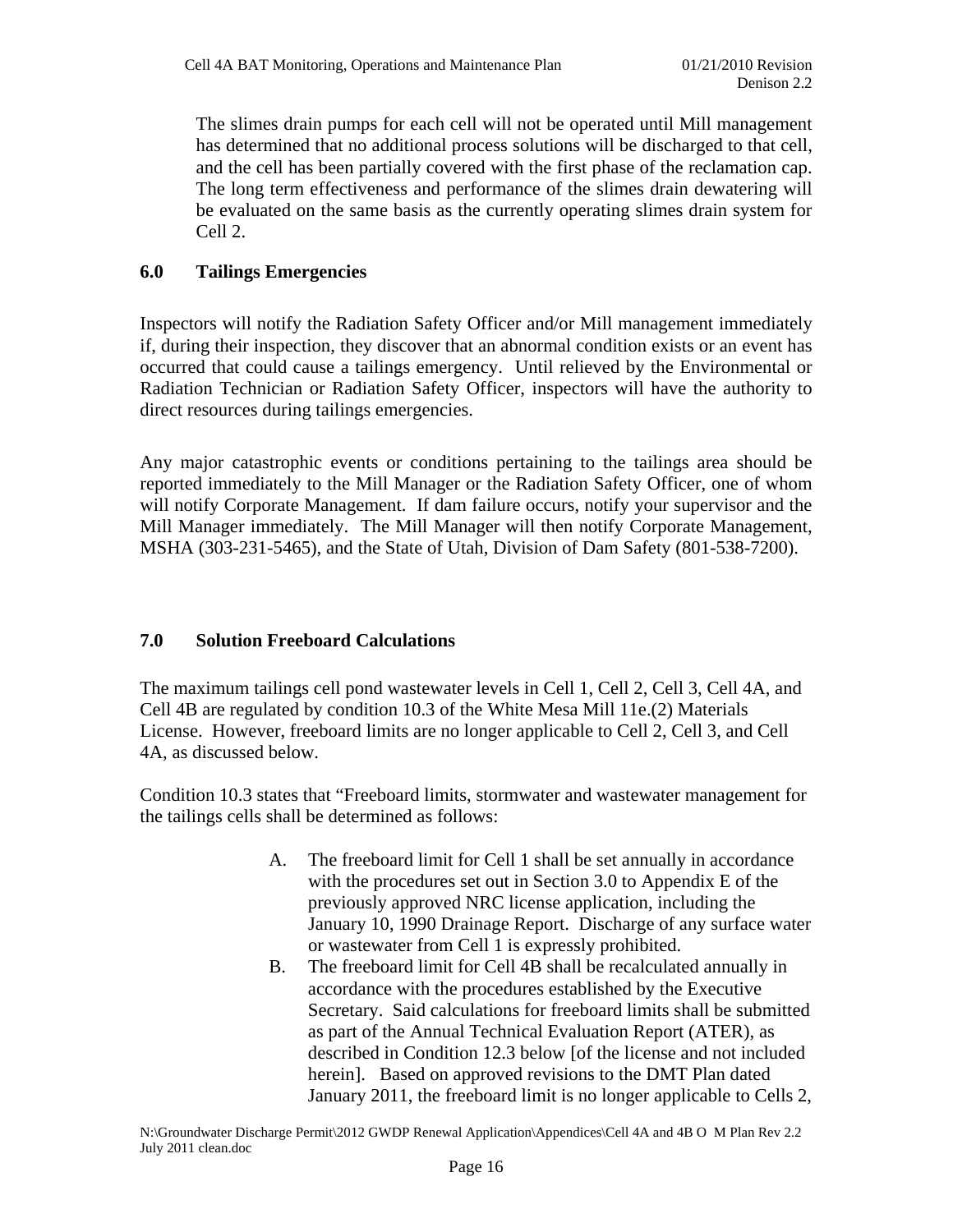3 and 4A.

C. The discharge of any surface water, stormwater, or wastewater from Cells 3, 4A, and 4B shall only be through an Executive Secretary authorized spillway structure. [Applicable NRC Amendment:16] [Applicable UDRC Amendment: 3] [Applicable UDRC Amendment:4]"

The freeboard limits set out in Section 6.3 of the DMT Plan are intended to capture the Local 6-hour Probable Maximum Precipitation (PMP) event, which was determined in the January 10, 1990 Drainage Report for the White Mesa site to be 10 inches.

Based on the PMP storm event, the freeboard requirement for Cell 1 is a maximum operating water level of 5615.4 feet above mean sea level (amsl). The Cell 1 freeboard limit is not affected by operations or conditions in Cells 2, 3, 4A, or 4B.

Cells 2 and 3 have no freeboard limit because those Cells are full or near full of tailings solids. Cell 4A has no freeboard limit because it is assumed that all precipitation falling on Cell 4A will overflow to Cell 4B. All precipitation falling on Cell 2, 3, and 4A and the adjacent drainage areas must be contained in Cell 4B. The flood volume from the PMP event over the Cell 2, 3, and Cell 4A pond areas, plus the adjacent drainage areas, which must be contained in Cell 4B, is 159.4 acre-feet of water.

The flood volume from the PMP event over the Cell 4A area is 36 acre-feet of water (40 acres, plus the adjacent drainage area of 3.25 acres, times the PMP of 10 inches). For the purposes of establishing the freeboard in Cell 4B, it is assumed Cell 4A has no freeboard limit and all of the flood volume from the PMP event will be contained in Cell 4B. The flood volume from the PMP event over the Cell 4B area is 38.1 acre-feet of water (40 acres, plus the adjacent drainage area of 5.7 acres, times the PMP of 10 inches). This would result in a total flood volume of 197.5 acre-feet, including the 123.4 acre-feet of solution from Cells 2 and 3 and 36 acre-feet of solution from Cells 2, 3, and 4A that must be contained in Cell 4B. The procedure for calculating the freeboard limit for Cell 4B is set out in the DMT Plan.

The Groundwater Quality Discharge Permit, No. UGW370004, for the White Mesa Mill requires that the minimum freeboard be no less than 3.0 feet for Cells 1, 4A, and 4B but based on License condition 10.3 and the procedure set out in the DMT Plan, the freeboard limits for Cells 1, 4A, and 4B will be at least three feet.

Figure 7, Hydraulic Profile Schematic, shows the relationship between the Cells, and the relative elevations of the solution pools and the spillway elevations.

The required freeboard for Cell 4B will be recalculated annually.